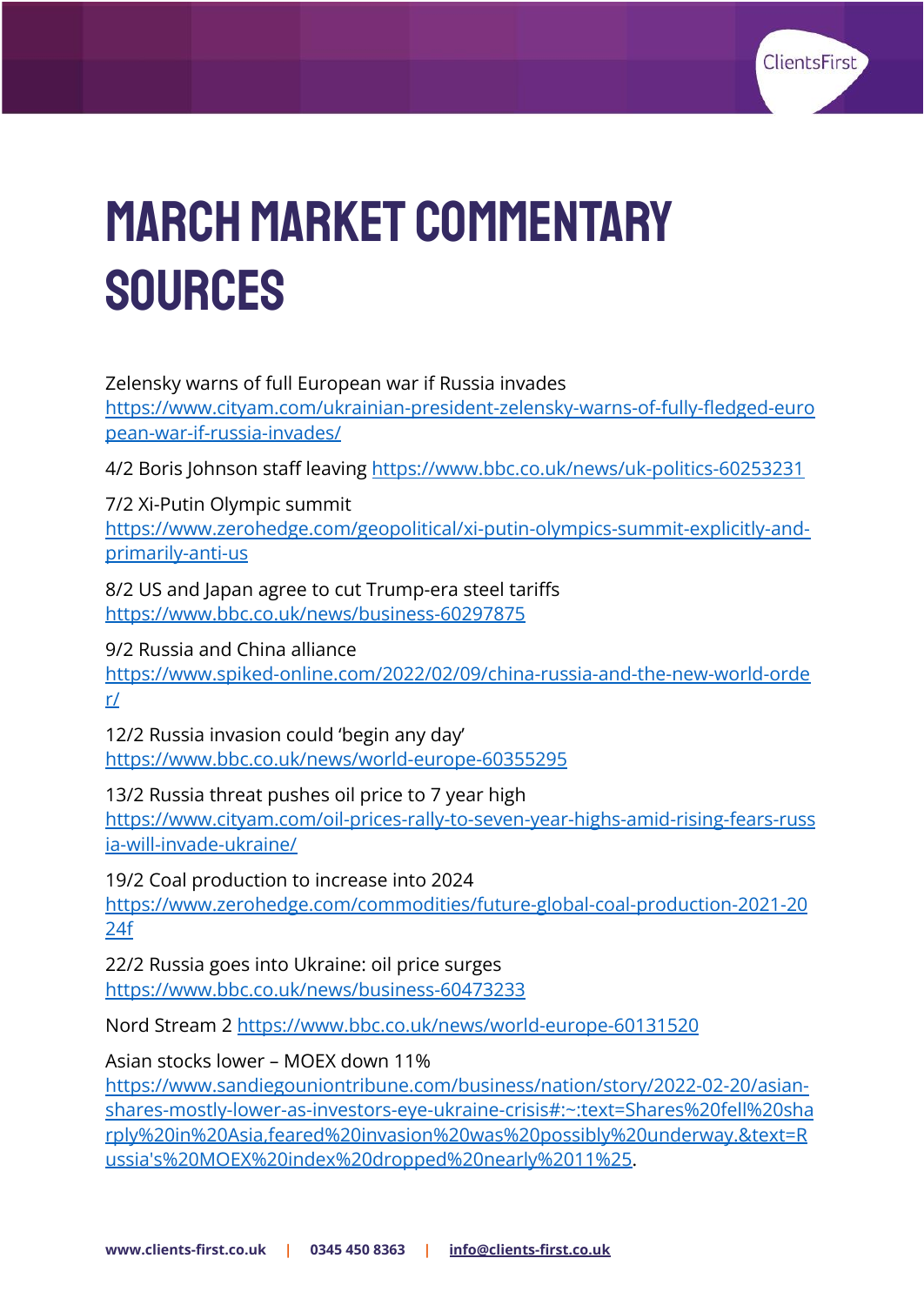

23/2 Biden Putin meeting is called off <https://www.bbc.co.uk/news/live/world-europe-60454795>

24/2 Oil goes past \$100 a barrel as Russia invades <https://www.bbc.co.uk/news/business-60502451>

25/2 Asian shares rebound on sanctions <https://www.bbc.co.uk/news/business-60518578>

What is SWIFT <https://en.wikipedia.org/wiki/SWIFT>

Russian alternative to SWIFT <https://www.russia-briefing.com/news/spfs-russia-s-alternative-to-swift.html/>

#### **Ukraine**

27/2 West to cut some Russian banks off from SWIFT <https://www.bbc.co.uk/news/world-60542433>

Millions pour in through Bitcoin donations <https://www.bbc.co.uk/news/technology-60541942>

28/2 SWIFT sanctions may aid China [https://www.washingtonpost.com/business/china-can-bypass-swift-by-putting-digi](https://www.washingtonpost.com/business/china-can-bypass-swift-by-putting-digital-money-in-play/2022/02/27/56c60a14-9825-11ec-9987-9dceee62a3f6_story.html) [tal-money-in-play/2022/02/27/56c60a14-9825-11ec-9987-9dceee62a3f6\\_story.htm](https://www.washingtonpost.com/business/china-can-bypass-swift-by-putting-digital-money-in-play/2022/02/27/56c60a14-9825-11ec-9987-9dceee62a3f6_story.html) [l](https://www.washingtonpost.com/business/china-can-bypass-swift-by-putting-digital-money-in-play/2022/02/27/56c60a14-9825-11ec-9987-9dceee62a3f6_story.html)

French and Italian banks owed \$50bn by Russia

[https://www.telegraph.co.uk/business/2022/02/28/italy-frances-banks](https://www.telegraph.co.uk/business/2022/02/28/italy-frances-banks-vulnerable-russian-meltdown/)[vulnerable-russian-meltdown/](https://www.telegraph.co.uk/business/2022/02/28/italy-frances-banks-vulnerable-russian-meltdown/)

#### **UK**

1 Feb Nationwide says UK average house price up 11.2% to £255,556 [https://www.cityam.com/brits-fork-out-an-average-of-255556-on-houses-as-costs](https://www.cityam.com/brits-fork-out-an-average-of-255556-on-houses-as-costs-soar/)[soar/](https://www.cityam.com/brits-fork-out-an-average-of-255556-on-houses-as-costs-soar/)

'Astronomic' levels of Covid loan fraud

[https://www.cityam.com/rishi-sunak-urged-to-allow-national-crime-agency-to-pro](https://www.cityam.com/rishi-sunak-urged-to-allow-national-crime-agency-to-probe-astronomical-levels-of-covid-loan-fraud/) [be-astronomical-levels-of-covid-loan-fraud/](https://www.cityam.com/rishi-sunak-urged-to-allow-national-crime-agency-to-probe-astronomical-levels-of-covid-loan-fraud/)

2/2 Levelling up – UK aiming for 'global city' in every part of the UK by 2030 [https://www.cityam.com/levelling-up-uk-aims-to-create-global-city-in-every-part-of](https://www.cityam.com/levelling-up-uk-aims-to-create-global-city-in-every-part-of-country-by-2030/) [-country-by-2030/](https://www.cityam.com/levelling-up-uk-aims-to-create-global-city-in-every-part-of-country-by-2030/)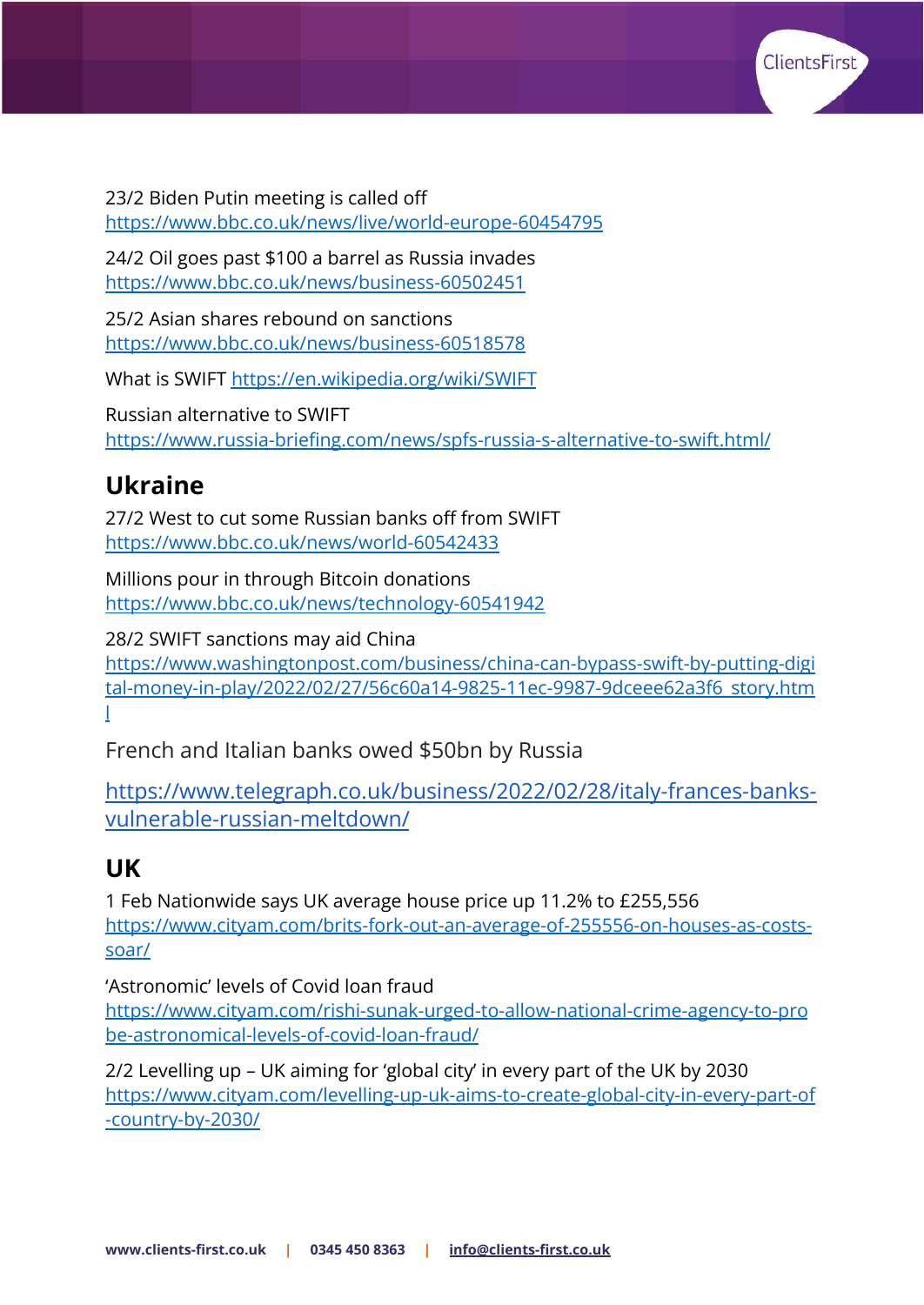

3/2 UK braced for huge rise in energy prices <https://www.bbc.co.uk/news/business-60234732>

4/2 Bank boss: life won't get easier until 2023 <https://www.bbc.co.uk/news/business-60252340>

Electricity prices up £693 <https://www.bbc.co.uk/news/business-60242432>

Bank base rates up to 0.5%

[https://www.reuters.com/business/bank-england-hikes-rates-clamour-contain-infl](https://www.reuters.com/business/bank-england-hikes-rates-clamour-contain-inflation-2022-02-03/) [ation-2022-02-03/](https://www.reuters.com/business/bank-england-hikes-rates-clamour-contain-inflation-2022-02-03/)

(Contrast with China)

7/2 Inflation pushes average house price to £276,000 <https://www.cityam.com/average-uk-house-prices-hit-record-high-of-276000/>

8/2 Likely to be £20bn of Covid loan defaults [https://www.cityam.com/treasurys-4-3bn-fraud-write-off-likely-to-be-eclipsed-by-2](https://www.cityam.com/treasurys-4-3bn-fraud-write-off-likely-to-be-eclipsed-by-20bn-covid-loan-defaults-as-cbils-and-bbls-are-not-repaid/) [0bn-covid-loan-defaults-as-cbils-and-bbls-are-not-repaid/](https://www.cityam.com/treasurys-4-3bn-fraud-write-off-likely-to-be-eclipsed-by-20bn-covid-loan-defaults-as-cbils-and-bbls-are-not-repaid/)

9/2 BP profits – windfall tax? <https://www.bbc.co.uk/news/business-60299886>

Demand for office space soars as businesses feel more certain [https://www.cityam.com/demand-for-office-space-soared-last-month-as-business](https://www.cityam.com/demand-for-office-space-soared-last-month-as-businesses-feel-more-certain/) [es-feel-more-certain/](https://www.cityam.com/demand-for-office-space-soared-last-month-as-businesses-feel-more-certain/)

10/2 All Covid restrictions to end this month? [https://www.cityam.com/covid-self-isolation-and-all-other-restrictions-to-be-dropp](https://www.cityam.com/covid-self-isolation-and-all-other-restrictions-to-be-dropped-this-month/) [ed-this-month/](https://www.cityam.com/covid-self-isolation-and-all-other-restrictions-to-be-dropped-this-month/)

12/2 Economy rebounds with fastest growth since WW2 <https://www.bbc.co.uk/news/business-60344573>

Non EU imports overtake EU for first time [https://www.cityam.com/brexit-25-4bn-non-eu-imports-overtake-eu-imports-for-fi](https://www.cityam.com/brexit-25-4bn-non-eu-imports-overtake-eu-imports-for-first-time-with-china-trade-at-all-time-high/) [rst-time-with-china-trade-at-all-time-high/](https://www.cityam.com/brexit-25-4bn-non-eu-imports-overtake-eu-imports-for-first-time-with-china-trade-at-all-time-high/)

14/2 Two green freeports in Scotland <https://www.bbc.co.uk/news/uk-scotland-scotland-politics-60368377>

15/2 Wage growth continues to trail cost of living <https://www.bbc.co.uk/news/business-60373405>

Close to 30m people in employment

[https://www.cityam.com/breaking-number-of-brits-on-payrolls-accelerates-as-clos](https://www.cityam.com/breaking-number-of-brits-on-payrolls-accelerates-as-close-to-30m-are-employed%ef%bf%bc/) [e-to-30m-are-employed%ef%bf%bc/](https://www.cityam.com/breaking-number-of-brits-on-payrolls-accelerates-as-close-to-30m-are-employed%ef%bf%bc/)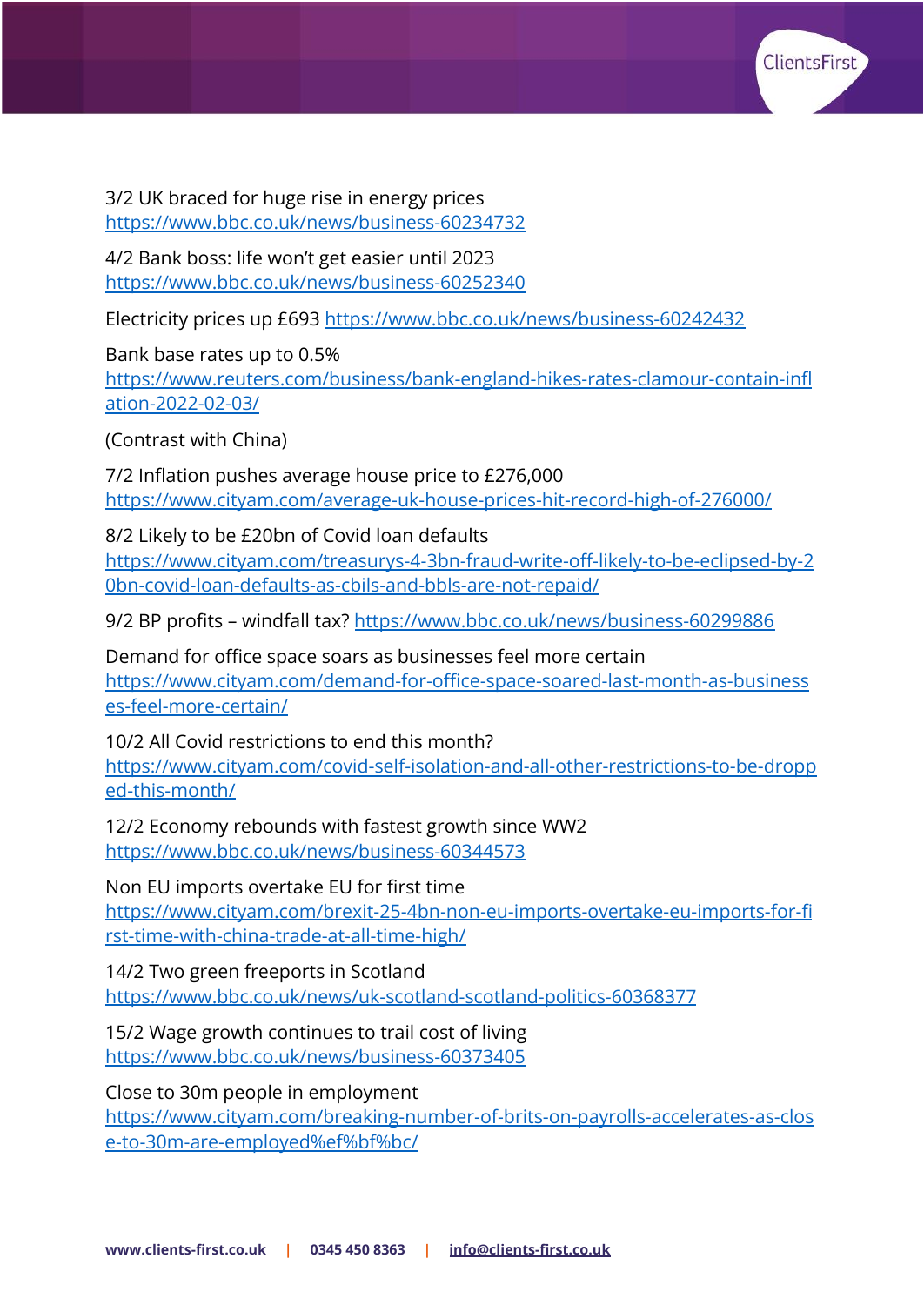

16/2 Higher clothing prices push UK inflation to 5.5% in January <https://www.bbc.co.uk/news/business-60390527>

18/2 UK closes on CPTPP membership <https://order-order.com/2022/02/18/uk-closes-in-on-cptpp-membership/>

23/2 Long term cost of Covid fraud <https://www.bbc.co.uk/news/business-60475784>

Aston Martin outperforms pre-pandemic revenue [https://www.cityam.com/aston-martin-outperforms-pre-pandemic-revenue-thank](https://www.cityam.com/aston-martin-outperforms-pre-pandemic-revenue-thanks-to-ongoing-brand-desirability/) [s-to-ongoing-brand-desirability/](https://www.cityam.com/aston-martin-outperforms-pre-pandemic-revenue-thanks-to-ongoing-brand-desirability/)

24/2 January inflation to 5.4% <https://www.bbc.co.uk/news/business-60390527>

25/2 Russian invasion wipes £77bn off FTSE

[https://www.cityam.com/ukraine-invasion-hits-global-markets-as-77bn-is-wiped-of](https://www.cityam.com/ukraine-invasion-hits-global-markets-as-77bn-is-wiped-off-ftse-100-in-worst-day-in-years/) [f-ftse-100-in-worst-day-in-years/](https://www.cityam.com/ukraine-invasion-hits-global-markets-as-77bn-is-wiped-off-ftse-100-in-worst-day-in-years/)

Perfect storm hits UK household optimism <https://www.cityam.com/perfect-storm-of-headwinds-crimps-uk-optimism/>

28/2 BP to unload stake in Rosneft <https://www.bbc.co.uk/news/business-60548382>

Could take \$25bn hit

[https://www.bloomberg.com/news/articles/2022-02-27/bp-to-exit-its-20-sharehold](https://www.bloomberg.com/news/articles/2022-02-27/bp-to-exit-its-20-shareholding-in-russian-oil-producer-rosneft?srnd=premium-europe) [ing-in-russian-oil-producer-rosneft?srnd=premium-europe](https://www.bloomberg.com/news/articles/2022-02-27/bp-to-exit-its-20-shareholding-in-russian-oil-producer-rosneft?srnd=premium-europe)

UK inflation likely to push higher

[https://www.cityam.com/uk-inflation-to-trend-higher-as-firms-hoist-prices-amid-c](https://www.cityam.com/uk-inflation-to-trend-higher-as-firms-hoist-prices-amid-cost-barrage/) [ost-barrage/](https://www.cityam.com/uk-inflation-to-trend-higher-as-firms-hoist-prices-amid-cost-barrage/)

## **UK Retail and Jobs**

2/2 Shop price rises nearly double in January <https://www.bbc.co.uk/news/business-60215994>

3/2 High streets recovering as Omicron measures ease? [https://www.cityam.com/green-shoots-of-recovery-for-uk-high-streets-after-omicr](https://www.cityam.com/green-shoots-of-recovery-for-uk-high-streets-after-omicron-measures-ease/) [on-measures-ease/](https://www.cityam.com/green-shoots-of-recovery-for-uk-high-streets-after-omicron-measures-ease/)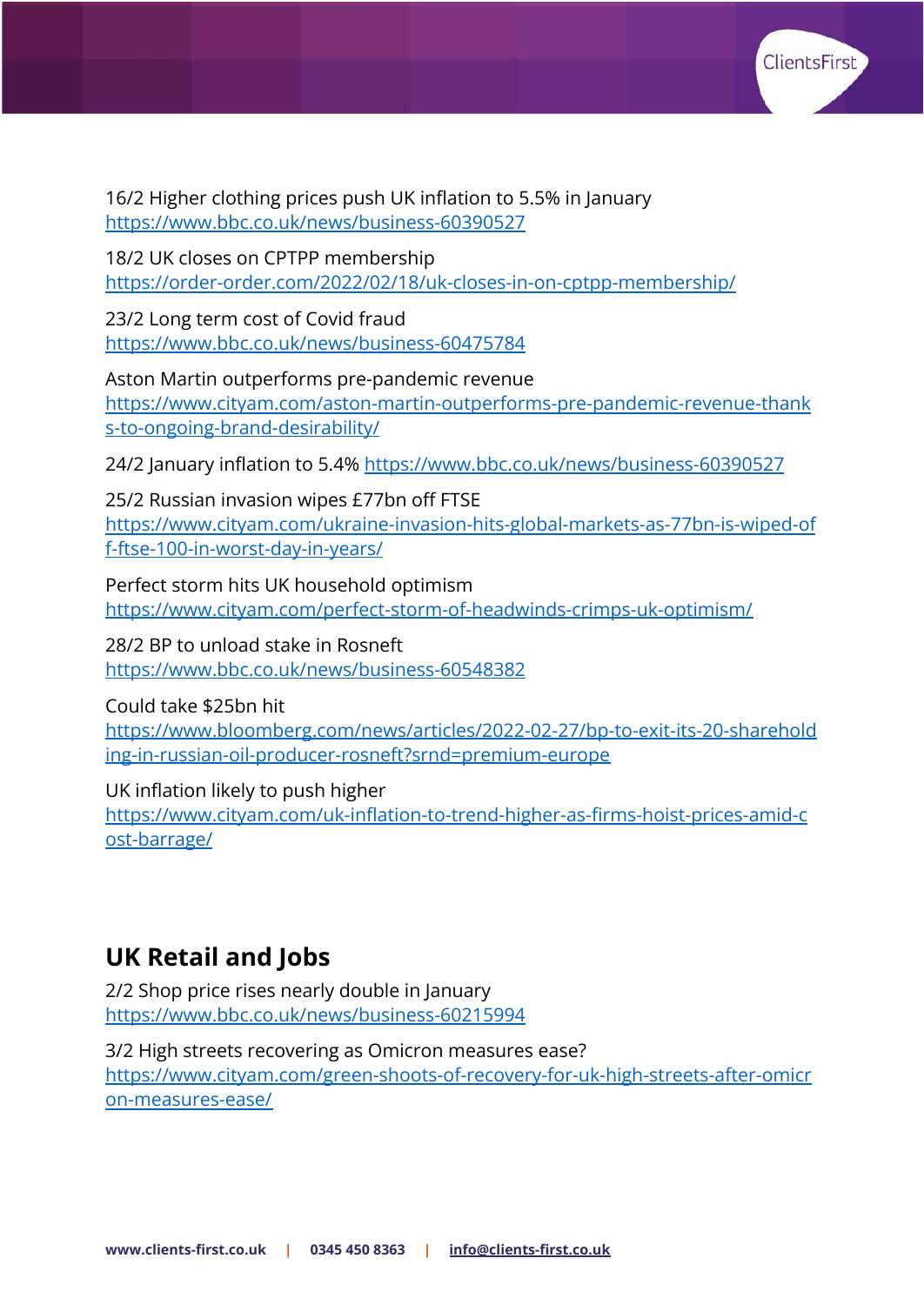

7/2 German Doner Kebab to open 78 new restos this year

[https://www.cityam.com/3000-new-uk-jobs-on-the-menu-as-german-doner-kebab](https://www.cityam.com/3000-new-uk-jobs-on-the-menu-as-german-doner-kebab-plans-to-open-78-new-restaurants-this-year/) [-plans-to-open-78-new-restaurants-this-year/](https://www.cityam.com/3000-new-uk-jobs-on-the-menu-as-german-doner-kebab-plans-to-open-78-new-restaurants-this-year/)

10/2 Most UK hospitality firms on brink of collapse

[https://www.cityam.com/exclusive-majority-of-hospitality-businesses-in-uk-on-bri](https://www.cityam.com/exclusive-majority-of-hospitality-businesses-in-uk-on-brink-of-collapse/) [nk-of-collapse/](https://www.cityam.com/exclusive-majority-of-hospitality-businesses-in-uk-on-brink-of-collapse/)

18/2 Boost for January retail

[https://www.cityam.com/january-retail-sales-boosted-as-cost-of-living-crisis-looms](https://www.cityam.com/january-retail-sales-boosted-as-cost-of-living-crisis-looms/) [/](https://www.cityam.com/january-retail-sales-boosted-as-cost-of-living-crisis-looms/)

20/2 More than 17,000 chain store shops closed last year <https://www.bbc.co.uk/news/business-60418435>

#### **Europe**

1 Feb Fresh doubts over Nord Stream 2 pipeline as approval put on hold [https://www.cityam.com/fresh-doubts-over-nord-stream-2-pipeline-as-eu-put-app](https://www.cityam.com/fresh-doubts-over-nord-stream-2-pipeline-as-eu-put-approval-process-on-hold/) [roval-process-on-hold/](https://www.cityam.com/fresh-doubts-over-nord-stream-2-pipeline-as-eu-put-approval-process-on-hold/)

8/2 Italy opts for the status quo <https://www.spiked-online.com/2022/02/07/italys-revenge-of-the-technocrats/>

16/2 EU to agree big-tech rulebook by April? [https://www.cityam.com/big-tech-rule-book-could-be-agreed-as-soon-as-april-as-e](https://www.cityam.com/big-tech-rule-book-could-be-agreed-as-soon-as-april-as-eu-clamps-down-on-google-and-apple/) [u-clamps-down-on-google-and-apple/](https://www.cityam.com/big-tech-rule-book-could-be-agreed-as-soon-as-april-as-eu-clamps-down-on-google-and-apple/)

21/2 Big data leak at Credit Suisse <https://www.bbc.co.uk/news/business-60456196>

And

[https://www.zerohedge.com/markets/suisse-secrets-massive-leak-credit-suisse-ba](https://www.zerohedge.com/markets/suisse-secrets-massive-leak-credit-suisse-banking-records-exposes-billions-held-spies) [nking-records-exposes-billions-held-spies](https://www.zerohedge.com/markets/suisse-secrets-massive-leak-credit-suisse-banking-records-exposes-billions-held-spies)

26/2 How reliant is Europe on Russia for oil and gas <https://www.bbc.co.uk/news/58888451>

28/2 European banks vulnerable to SWIFT?

[https://www.zerohedge.com/markets/dirty-work-going-through-old-positions-ban](https://www.zerohedge.com/markets/dirty-work-going-through-old-positions-bank-balance-sheets-being-done-around-clock-we-speak) [k-balance-sheets-being-done-around-clock-we-speak](https://www.zerohedge.com/markets/dirty-work-going-through-old-positions-bank-balance-sheets-being-done-around-clock-we-speak)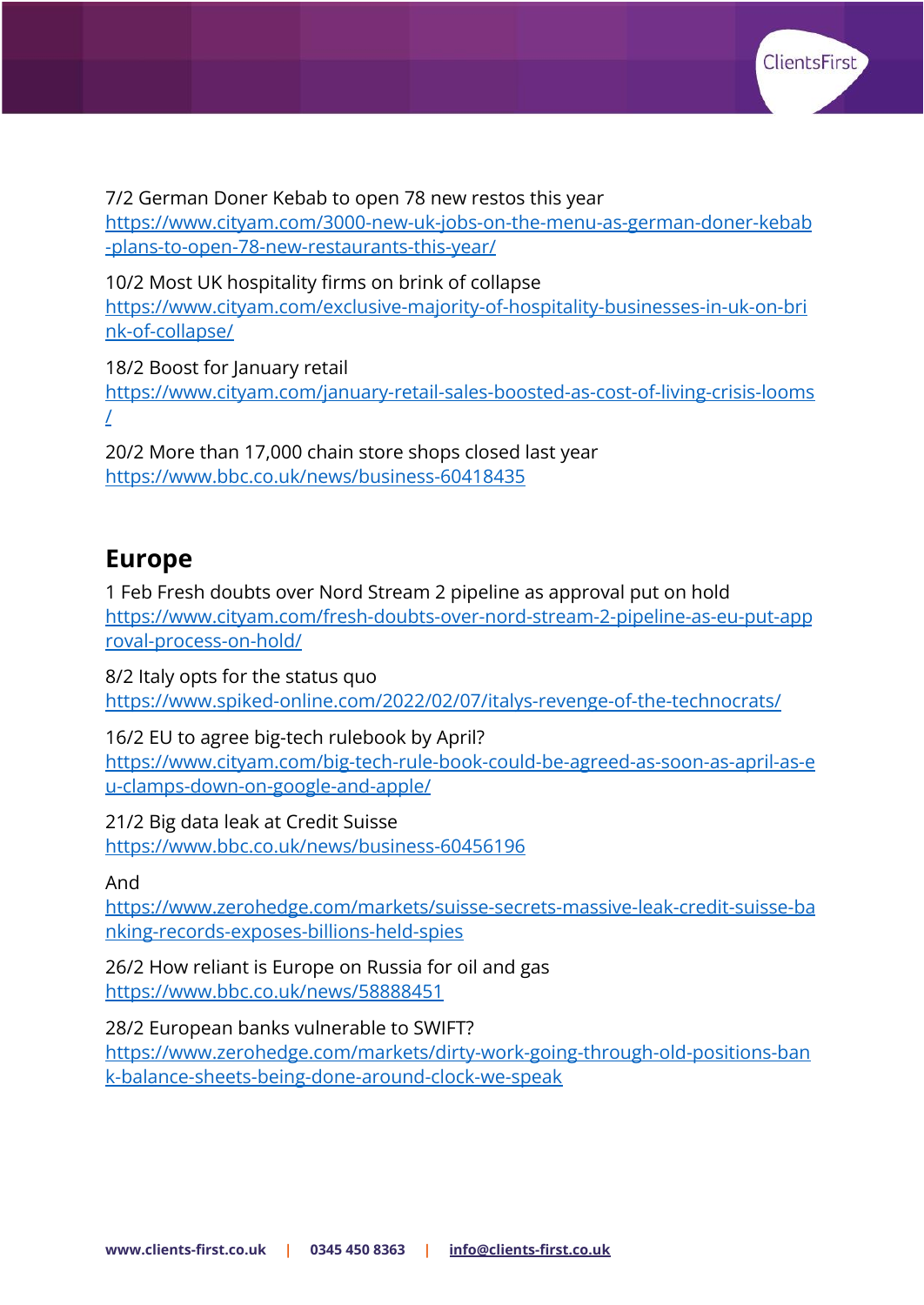

#### **US**

1 Feb Goldman Sachs downgrades US growth forecasts [https://www.zerohedge.com/economics/goldman-slashes-2022-gdp-forecast-agai](https://www.zerohedge.com/economics/goldman-slashes-2022-gdp-forecast-again-warns-sharp-deceleration-growth) [n-warns-sharp-deceleration-growth](https://www.zerohedge.com/economics/goldman-slashes-2022-gdp-forecast-again-warns-sharp-deceleration-growth)

2/2 Ford to spend up to \$20bn to accelerate move to electric vehicles [https://www.zerohedge.com/markets/ford-invest-20-billion-accelerate-shift-electri](https://www.zerohedge.com/markets/ford-invest-20-billion-accelerate-shift-electric-vehicles) [c-vehicles](https://www.zerohedge.com/markets/ford-invest-20-billion-accelerate-shift-electric-vehicles)

3/2 Facebook sees first ever fall in daily users <https://www.bbc.co.uk/news/business-60238565>

Zuckerberg blames TikTok

[https://www.washingtonpost.com/technology/2022/02/02/facebook-earnings-met](https://www.washingtonpost.com/technology/2022/02/02/facebook-earnings-meta/?fbclid=IwAR1hxwzuyXlrR3N40bKnavg7aq6gBm2jfkMQjkiN8xd9c2EM7pxMV8bQncg) [a/?fbclid=IwAR1hxwzuyXlrR3N40bKnavg7aq6gBm2jfkMQjkiN8xd9c2EM7pxMV8bQ](https://www.washingtonpost.com/technology/2022/02/02/facebook-earnings-meta/?fbclid=IwAR1hxwzuyXlrR3N40bKnavg7aq6gBm2jfkMQjkiN8xd9c2EM7pxMV8bQncg) [ncg](https://www.washingtonpost.com/technology/2022/02/02/facebook-earnings-meta/?fbclid=IwAR1hxwzuyXlrR3N40bKnavg7aq6gBm2jfkMQjkiN8xd9c2EM7pxMV8bQncg)

And

<https://www.tmz.com/2022/02/03/facebook-stock-mark-zuckerberg-tiktok-users/>

US national debt reaches \$30tn

[https://www.zerohedge.com/markets/americas-30-trillion-debt-one-stunning-visu](https://www.zerohedge.com/markets/americas-30-trillion-debt-one-stunning-visualization) [alization](https://www.zerohedge.com/markets/americas-30-trillion-debt-one-stunning-visualization)

4/2 Facebook suffers biggest ever one day market fall <https://www.bbc.co.uk/news/business-60255088>

Payrolls expected to be 133,000 jobs

[https://www.zerohedge.com/economics/january-payrolls-preview-it-will-be-blood](https://www.zerohedge.com/economics/january-payrolls-preview-it-will-be-bloodbath) [bath](https://www.zerohedge.com/economics/january-payrolls-preview-it-will-be-bloodbath)

US jobs growth way better than expected <https://www.bbc.co.uk/news/business-60263003>

Robots join US workforce

[https://www.zerohedge.com/economics/record-number-robots-joined-american](https://www.zerohedge.com/economics/record-number-robots-joined-american-workforce-2021-amid-covid-labor-crunch)[workforce-2021-amid-covid-labor-crunch](https://www.zerohedge.com/economics/record-number-robots-joined-american-workforce-2021-amid-covid-labor-crunch)

7/2 Amazon and Nike could bid for Peloton <https://www.bbc.co.uk/news/business-60283870>

8/2 Facebook to close in Europe?

[https://www.zerohedge.com/technology/meta-threatens-shutter-facebook-instagr](https://www.zerohedge.com/technology/meta-threatens-shutter-facebook-instagram-across-eu-if-data-privacy-rules-arent-changed) [am-across-eu-if-data-privacy-rules-arent-changed](https://www.zerohedge.com/technology/meta-threatens-shutter-facebook-instagram-across-eu-if-data-privacy-rules-arent-changed)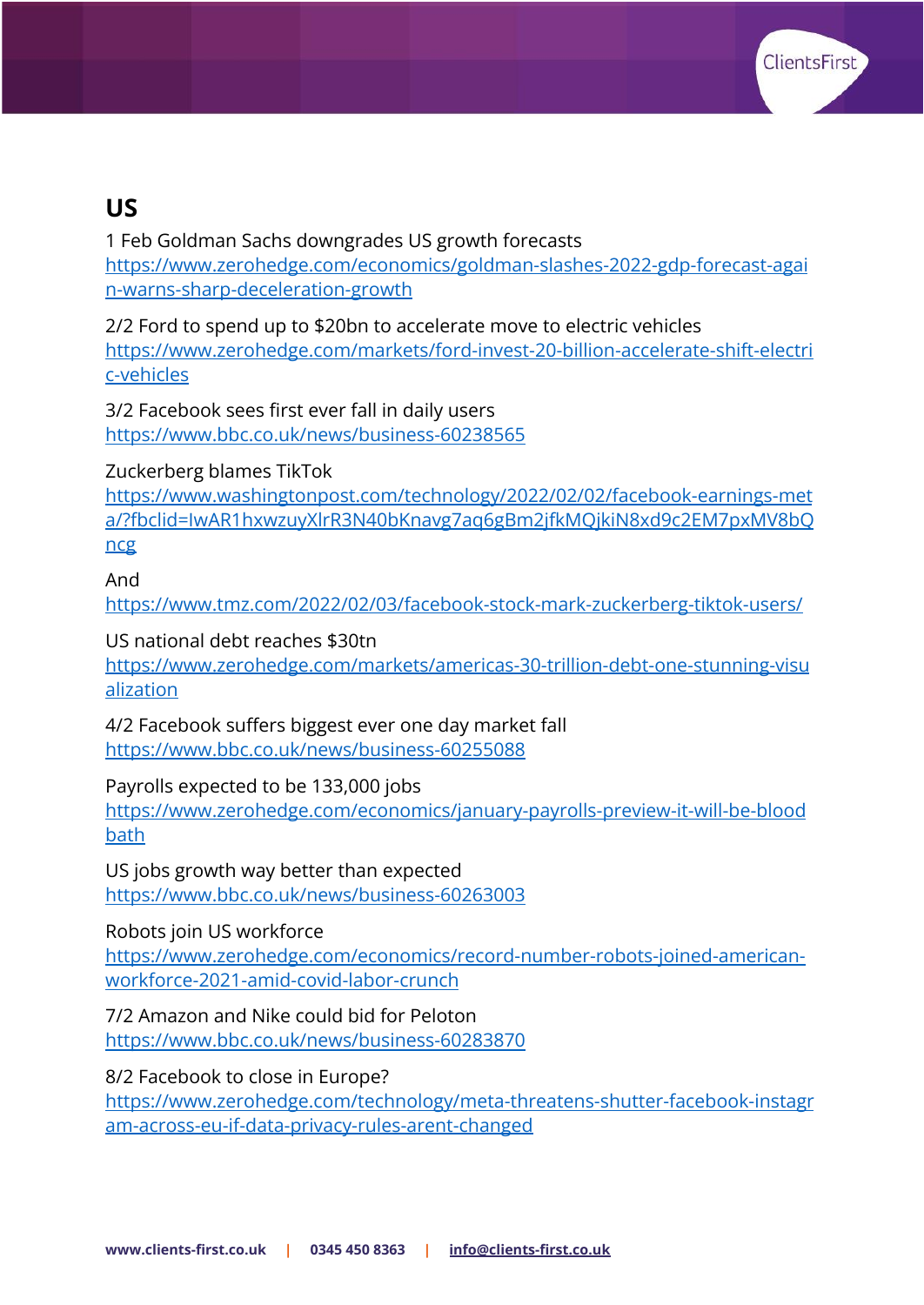

#### **Far East**

7/2 China keeps yuan low

[https://www.zerohedge.com/markets/china-fixes-yuan-weakest-record-relative-ex](https://www.zerohedge.com/markets/china-fixes-yuan-weakest-record-relative-expectations) [pectations](https://www.zerohedge.com/markets/china-fixes-yuan-weakest-record-relative-expectations)

12/2 Is China's digital currency a surveillance tool?

[https://www.zerohedge.com/markets/chinas-digital-currency-surveillance-tool-thr](https://www.zerohedge.com/markets/chinas-digital-currency-surveillance-tool-threatening-us-former-us-rep) [eatening-us-former-us-rep](https://www.zerohedge.com/markets/chinas-digital-currency-surveillance-tool-threatening-us-former-us-rep)

15/2 Xi might not get a 3<sup>rd</sup> term? [https://www.zerohedge.com/geopolitical/viral-anti-xi-article-reveals-ccp-infighting](https://www.zerohedge.com/geopolitical/viral-anti-xi-article-reveals-ccp-infighting-may-derail-xis-bid-3rd-term-analysts-say)[may-derail-xis-bid-3rd-term-analysts-say](https://www.zerohedge.com/geopolitical/viral-anti-xi-article-reveals-ccp-infighting-may-derail-xis-bid-3rd-term-analysts-say)

18/2 China heading for AI dominance [https://www.zerohedge.com/technology/chinas-race-towards-ai-research-domina](https://www.zerohedge.com/technology/chinas-race-towards-ai-research-dominance) [nce](https://www.zerohedge.com/technology/chinas-race-towards-ai-research-dominance)

19/2 Xi Jinping's 'end of days' problems [https://www.zerohedge.com/geopolitical/will-xi-jinpings-end-days-plunge-china-w](https://www.zerohedge.com/geopolitical/will-xi-jinpings-end-days-plunge-china-world-war) [orld-war](https://www.zerohedge.com/geopolitical/will-xi-jinpings-end-days-plunge-china-world-war)

28/2 China alternative to SWIFT [https://www.zerohedge.com/markets/stocks-tied-chinas-swift-alternative-are-soar](https://www.zerohedge.com/markets/stocks-tied-chinas-swift-alternative-are-soaring) [ing](https://www.zerohedge.com/markets/stocks-tied-chinas-swift-alternative-are-soaring)

### **Emerging Markets**

2/2 India will launch digital rupee this year <https://www.bbc.co.uk/news/business-60225372>

3/2 India's jobs crisis <https://www.bbc.co.uk/news/world-asia-india-60211404>

7/2 Koo to take on Twitter? <https://www.bbc.co.uk/news/world-asia-india-60194920>

12/2 Argentina turns to Russia and China to escape IMF debt [https://www.zerohedge.com/geopolitical/trapped-imf-debt-argentina-turns-russia](https://www.zerohedge.com/geopolitical/trapped-imf-debt-argentina-turns-russia-and-joins-chinas-belt-road) [-and-joins-chinas-belt-road](https://www.zerohedge.com/geopolitical/trapped-imf-debt-argentina-turns-russia-and-joins-chinas-belt-road)

21/2 Jamaica marketing its own digital currency [https://www.zerohedge.com/markets/jamaica-joins-bahamas-and-eastern-caribbe](https://www.zerohedge.com/markets/jamaica-joins-bahamas-and-eastern-caribbean-rolling-out-its-central-bank-digital-currency) [an-rolling-out-its-central-bank-digital-currency](https://www.zerohedge.com/markets/jamaica-joins-bahamas-and-eastern-caribbean-rolling-out-its-central-bank-digital-currency)